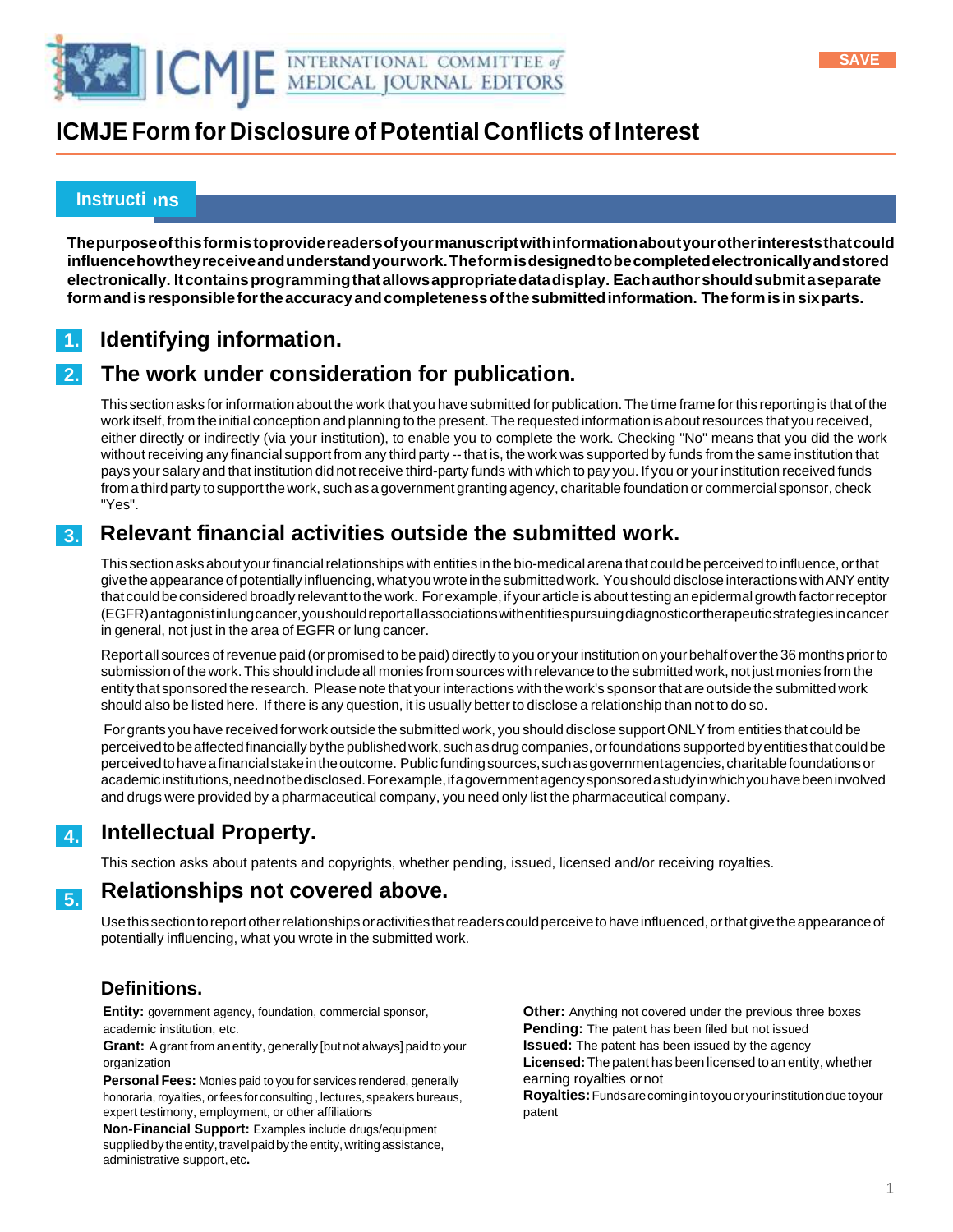

# **ICMJE** Form for Disclosure of Potential Conflicts of Interest

| Section 1.<br><b>Identifying Information</b>                                                                                                                                                                                                                                                                                                                                                                                                                        |                                                           |                             |
|---------------------------------------------------------------------------------------------------------------------------------------------------------------------------------------------------------------------------------------------------------------------------------------------------------------------------------------------------------------------------------------------------------------------------------------------------------------------|-----------------------------------------------------------|-----------------------------|
| 1. Given Name (First Name)<br>Giuseppe                                                                                                                                                                                                                                                                                                                                                                                                                              | 2. Surname (LastName)<br>Solarino                         | 3. Date<br>February-21-2021 |
| 4. Are you the corresponding author?                                                                                                                                                                                                                                                                                                                                                                                                                                | $\sqrt{ }$<br>No<br>Yes                                   |                             |
| 5. Manuscript Title<br>Anterior Vertebral Body Tethering for Idiopathic Scoliosis in Growing Children: a systematic review                                                                                                                                                                                                                                                                                                                                          |                                                           |                             |
| 6. Manuscript Identifying Number (if you know it)<br>64624                                                                                                                                                                                                                                                                                                                                                                                                          |                                                           |                             |
|                                                                                                                                                                                                                                                                                                                                                                                                                                                                     |                                                           |                             |
| <b>Section 2.</b>                                                                                                                                                                                                                                                                                                                                                                                                                                                   | The Work Under Consideration for Publication              |                             |
| Did you or your institution at any time receive payment or services from a third party (government, commercial, private foundation, etc.) for<br>any aspect of the submitted work (including but not limited to grants, data monitoring board, study design, manuscript preparation,<br>statistical analysis, etc.)?<br>Are there any relevant conflicts of interest? $\forall$ es                                                                                  |                                                           |                             |
|                                                                                                                                                                                                                                                                                                                                                                                                                                                                     | No                                                        | <b>ADD</b>                  |
|                                                                                                                                                                                                                                                                                                                                                                                                                                                                     |                                                           |                             |
| <b>Section 3.</b>                                                                                                                                                                                                                                                                                                                                                                                                                                                   | Relevant financial activities outside the submitted work. |                             |
| Place a check in the appropriate boxes in the table to indicate whether you have financial relationships (regardless of amount<br>of compensation) with entities as described in the instructions. Use one line for each entity; add as many lines as you need by<br>clicking the "Add+" box. You should report relationships that were present during the 36 months prior to publication.<br>Are there any relevant conflicts of interest?<br>$\sqrt{ NQ}$<br>lYes |                                                           |                             |
|                                                                                                                                                                                                                                                                                                                                                                                                                                                                     |                                                           | <b>ADD</b>                  |
| <b>Section 4.</b>                                                                                                                                                                                                                                                                                                                                                                                                                                                   | <b>Intellectual Property -- Patents &amp; Copyrights</b>  |                             |
| Do you have any patents, whether planned, pending or issued, broadly relevant to the work?<br>  No<br>Yes<br>$\sqrt{}$                                                                                                                                                                                                                                                                                                                                              |                                                           |                             |

**SAVE**